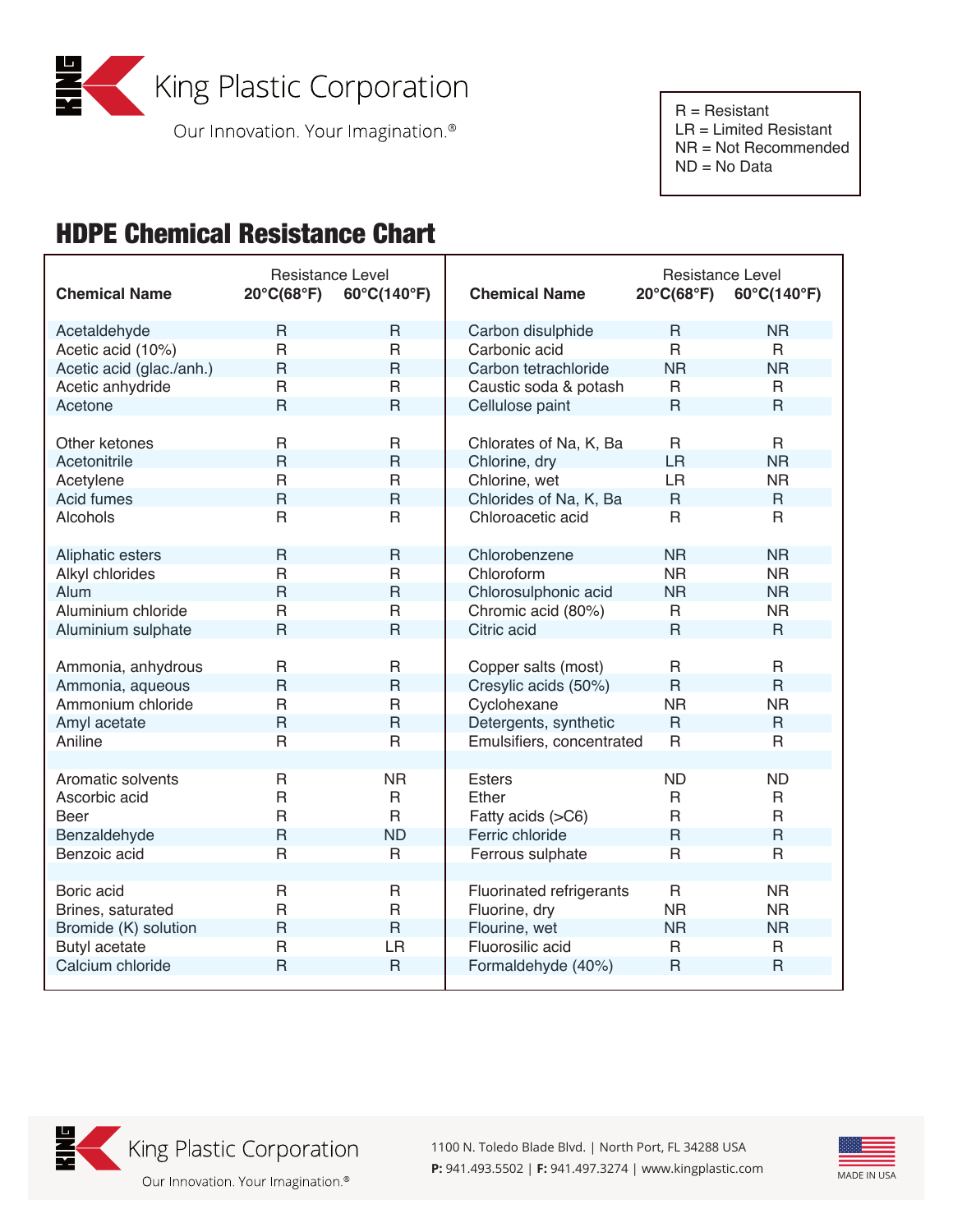

Our Innovation. Your Imagination.<sup>®</sup>

 NR = Not Recommended ND = No Data

## HDPE Chemical Resistance Chart

| <b>Chemical Name</b>           | <b>Resistance Level</b><br>$20^{\circ}C(68^{\circ}F)$ | 60°C(140°F)             | <b>Chemical Name</b>       | Resistance Level<br>$20^{\circ}C(68^{\circ}F)$ | 60°C(140°F)    |
|--------------------------------|-------------------------------------------------------|-------------------------|----------------------------|------------------------------------------------|----------------|
| Formic acid                    | $\mathsf{R}$                                          | $\overline{R}$          | Mercuric chloride          | $\mathsf{R}$                                   | $\mathsf{R}$   |
| Fruit juices                   | $\mathsf{R}$                                          | $\mathsf{R}$            | Mercury                    | $\mathsf{R}$                                   | $\mathsf{R}$   |
| Gelatine                       | $\overline{\mathsf{R}}$                               | $\overline{R}$          | Methanol                   | $\overline{R}$                                 | <b>NR</b>      |
| Glycerine                      | $\mathsf{R}$                                          | $\mathsf{R}$            | Methylene chloride         | <b>LR</b>                                      | <b>NR</b>      |
| Glycols                        | $\mathsf{R}$                                          | $\overline{R}$          | Milk products              | $\mathsf{R}$                                   | $\mathsf{R}$   |
|                                |                                                       |                         |                            |                                                |                |
| Glycol, ethylene               | $\mathsf{R}$                                          | $\mathsf{R}$            | Moist air                  | $\mathsf{R}$                                   | $\mathsf{R}$   |
| Glycolic acid                  | $\overline{R}$                                        | $\overline{R}$          | <b>Molasses</b>            | $\overline{R}$                                 | $\overline{R}$ |
| Hexamethylene diamine          | $\mathsf{R}$                                          | $\mathsf{R}$            | Monoethanolamine           | <b>ND</b>                                      | <b>ND</b>      |
| Hexamine                       | $\overline{\mathsf{R}}$                               | $\mathsf{R}$            | Naptha                     | <b>NR</b>                                      | <b>NR</b>      |
| Hydrazine                      | $\mathsf{R}$                                          | $\overline{R}$          | Napthalene                 | $\mathsf{R}$                                   | <b>ND</b>      |
|                                |                                                       |                         |                            |                                                |                |
| Hydrobromic acid (50%)         | $\mathsf{R}$                                          | $\mathsf{R}$            | Nickel salts               | $\mathsf{R}$                                   | $\mathsf{R}$   |
| Hydrochloric acid (10%)        | $\mathsf{R}$                                          | $\mathsf{R}$            | Nitrates of Na, K and NH3  | $\mathsf{R}$                                   | $\mathsf{R}$   |
| Hydrochloric acid (conc.)      | $\mathsf{R}$                                          | $\overline{R}$          | Nitric acid (<25%)         | $\overline{R}$                                 | $\overline{R}$ |
| Hydrocyanic acid               | $\mathsf{R}$                                          | $\overline{R}$          | Nitric acid (50%)          | $\mathsf{R}$                                   | <b>NR</b>      |
| Hydrofluoric acid (40%)        | $\overline{R}$                                        | $\overline{R}$          | Nitric acid (90%)          | <b>NR</b>                                      | <b>NR</b>      |
|                                |                                                       |                         |                            |                                                |                |
| Hydrofluoric acid (75%)        | $\mathsf{R}$                                          | $\mathsf{R}$            | Nitric acid (fuming)       | <b>NR</b>                                      | <b>NR</b>      |
| Hydrogen peroxide (30%)        | $\mathsf{R}$                                          | $\mathsf{R}$            | Nitrite (Na)               | $\mathsf{R}$                                   | $\mathsf{R}$   |
| Hydrogen peroxide (30 - 90%) R |                                                       | <b>NR</b>               | Nitrobenzene               | <b>NR</b>                                      | <b>NR</b>      |
| Hydrogen sulphide              | $\mathsf{R}$                                          | $\mathsf{R}$            | Oils, diesel               | $\mathsf{R}$                                   | <b>NR</b>      |
| Hypochlorites                  | $\mathsf{R}$                                          | $\mathsf{R}$            | Oils, essential            | $\mathsf{R}$                                   | <b>NR</b>      |
| Hypochlorites (Na 12-14%)      | $\mathsf{R}$                                          | $\overline{\mathsf{R}}$ |                            |                                                |                |
|                                |                                                       |                         | Oils,                      |                                                |                |
|                                |                                                       |                         | lubricating                |                                                |                |
|                                |                                                       |                         | + aromatic additives       | $\mathsf{R}$                                   | $\mathsf{R}$   |
| Iso-butyl-acetate              | <b>ND</b>                                             | <b>ND</b>               | Oils, mineral              | $\overline{R}$                                 | $\overline{R}$ |
| Lactic acid (90%)              | $\overline{R}$                                        | $\overline{R}$          | Oils, vegetable and animal | $\overline{R}$                                 | <b>NR</b>      |
| Lead acetate                   | $\mathsf{R}$                                          | $\mathsf{R}$            | Oxalic acid                | $\overline{R}$                                 | $\mathsf{R}$   |
| Lead perchlorate               | <b>ND</b>                                             | <b>ND</b>               | Ozone                      | $\mathsf{R}$                                   | <b>LR</b>      |
|                                |                                                       |                         |                            |                                                |                |
| Lime (CaO)                     | $\mathsf{R}$                                          | $\overline{R}$          | Paraffin wax               | $\mathsf{R}$                                   | $\mathsf{R}$   |
| Maleic acidR                   | $\mathsf{R}$                                          |                         | Perchloric acid            | $\mathsf{R}$                                   | R              |
| Manganate, potassium (K)       | $\mathsf R$                                           | $\mathsf{R}$            | Petroleum spirits          | $\overline{R}$                                 | $\overline{R}$ |
| Meat juices                    | $\mathsf{R}$<br>$\mathsf{R}$                          | $\overline{R}$          | Phenol                     | $\mathsf{R}$                                   | $\mathsf{R}$   |
| Phosphoric acid (50%)          |                                                       | $\overline{R}$          | Phosphoric acid (20%)      | $\mathsf{R}$                                   | $\overline{R}$ |
|                                |                                                       |                         |                            |                                                |                |
|                                |                                                       |                         |                            |                                                |                |



King Plastic Corporation

1100 N. Toledo Blade Blvd. | North Port, FL 34288 USA **P:** 941.493.5502 | **F:** 941.497.3274 | www.kingplastic.com MADE IN USA



Our Innovation. Your Imagination.<sup>®</sup>